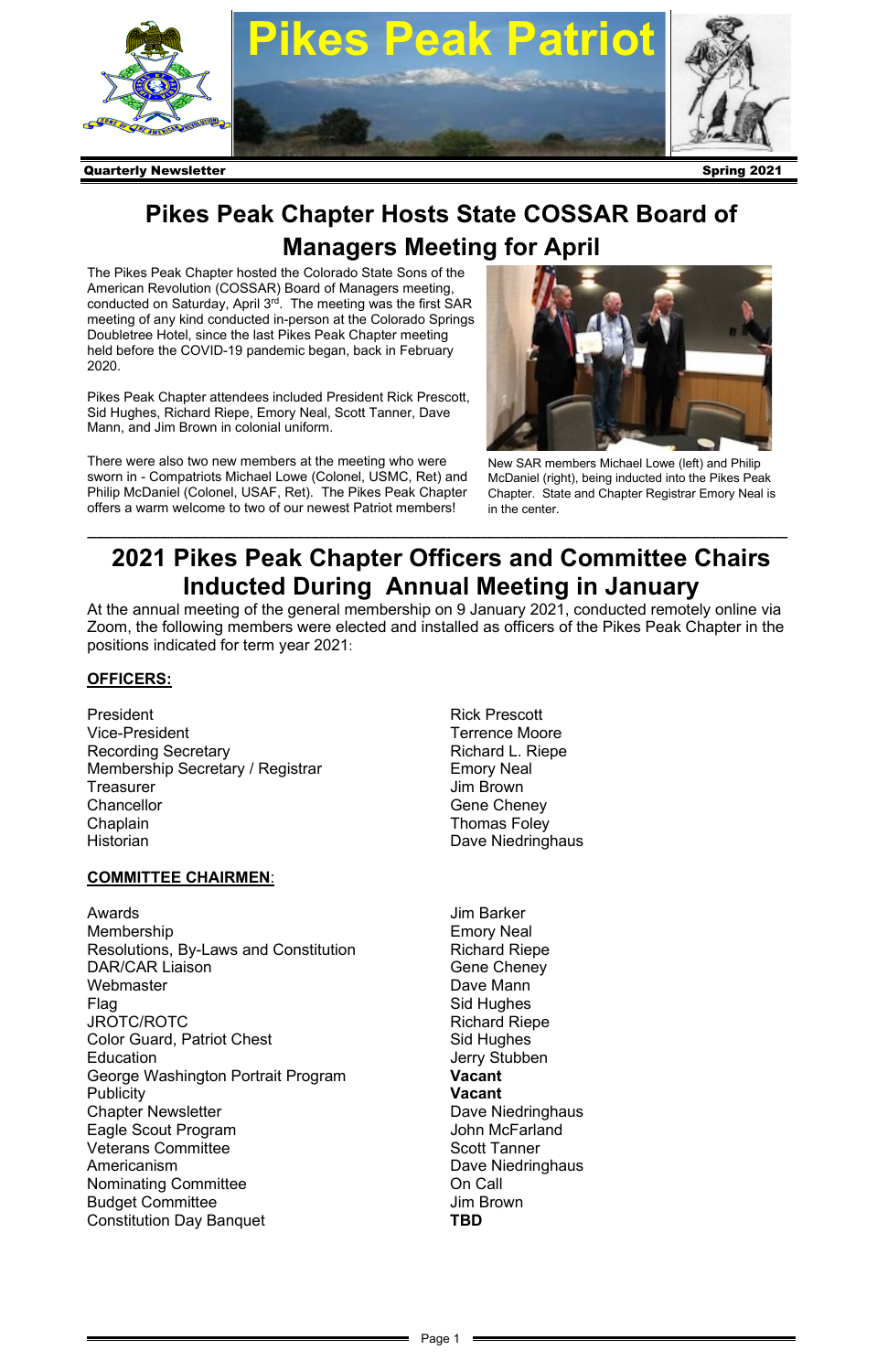

2021

# **President's Update**<br>Rick Prescott

Good News – after over a year without a live chapter meeting, we are planning a normal chapter breakfast meeting at the **DoubleTree Hotel's Mountain View room** on **May 15th at 9:30 am**. This will be an important meeting to start getting the chapter's activities back on track for the remainder of 2021. I highly encourage all members, old guard and brand new, to come out and help rekindle the comradery of our Pikes Peak Chapter.

A very key highlight for this meeting will be welcoming and becoming acquainted with the many new members who joined our chapter during the past year. If you are a new member, please attend this meeting. I want to personally welcome you to our group and properly induct you into our great patriotic society.

Because we were forced to cancel last year's Bill of Rights luncheon, I was not able to present our chapter's year-end individual awards. I will rectify that by making those presentations during the May meeting.

The "Ben Franklin Table" is a tradition within our chapter that is conducted near the end of each meeting. Members can bring small items (books, trinkets, wine, white elephants, you name it) to raffle off as a small fund-raising activity for the chapter. So, if you have any items you wish to contribute, bring them along to help jump start this traditional activity for 2021.

Make sure to mark your calendars for the first live meeting on **May 15th at 9:30 am**. I look forward to seeing you then.

Patriotically,

Rick Prescott President, Pikes Peak Chapter Sons of the American Revolution Phone: (719) 282-3158 rickpresco@aol.com



#### **New Members of the Pikes Peak Chapter**

According to Chapter Membership Secretary and Registrar, Emory Neal, the Pikes Peak Chapter began 2021 with 99 members in good standing.

In addition, the Chapter added two new members in March: Philip Wayne McDaniel, and his son, Sean Philip McDaniel. Welcome to our newest members!

With these two additions, as well as the dual-membership of former Chapter President Gary Manning, the Chapter's membership stands at 102 as of the end of March 2021.

**-----------------------------------------**

#### **Pikes Peak Vietnam Veteran Recognized**

One of the Pikes Peak Chapter's newest members, Colonel, USMC (Ret) Michael Lowe was recently presented the Sons of the American Revolution (SAR) Service Certificate for his service in Vietnam. The award was presented to him at his home by the Colorado Society and Pikes Peak Chapter Membership Chair and Registrar, Comp. Emory Neal.



COL (Ret) Michael Lowe and his wife Joan receiving a SAR War Service certificate for his service in Vietnam, from Comp. Emory Neal.



Comp. Michael Lowe (Colonel, USMC, Retired) and his wife Joan with SAR War Service certificate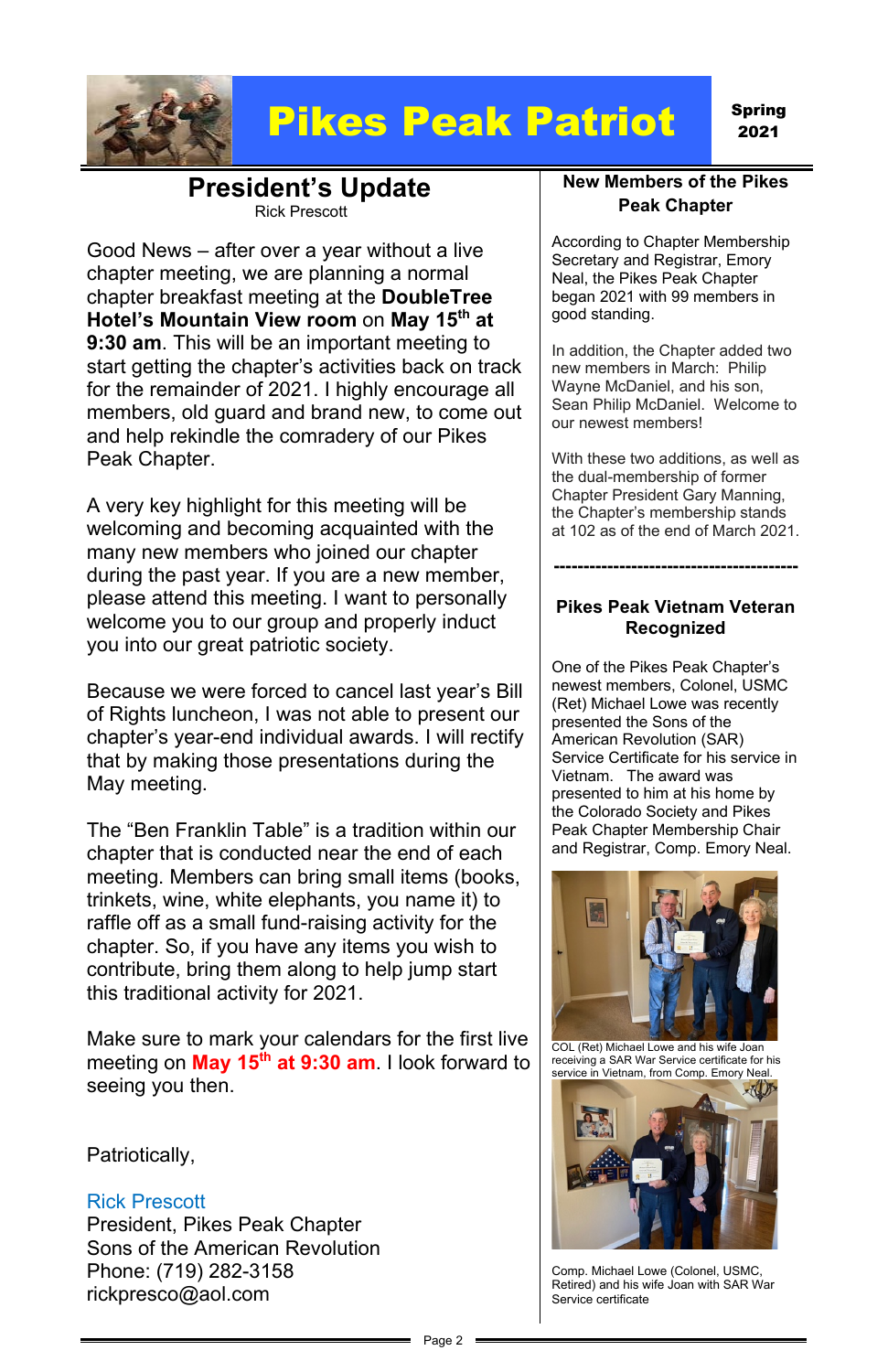

### **Pikes Peak Eagle Scout Essay Contest Winner Recognized**

The Pikes Peak Chapter's Eagle Scout Committee, comprised of Comps. John McFarland and Andy McCreight, has continued to meet and overcome the challenges of the COVID pandemic's shutdowns and restrictions during the first three months of 2021.

In the first week of the new year, on January 5, 2021, Committee Chairman John McFarland attended BSA Pikes Peak Council Troop 220's weekly meeting via Zoom, and was able to "present" last year's chapter level Eagle Scout Essay Contest winner, Jackson Greer, his medal and patch. The \$250 monetary prize earned by Jackson had already been mailed to him. Comp. McFarland was also able to present a medal and patch to the runner-up in last year's contest – Lucas Macias - who is also a member of Troop 220. During this Zoom meeting, Comp. McFarland took the opportunity to discuss the Sons of the American Revolution organization, details about the chapter's essay contest, and our relationship with the BSA. He also presented a patch to the third contestant in the Chapter's Essay Contest, Andrew Borders from Troop 194, virtually via Zoom. As is his habit, Comp. McFarland was in Continental Army uniform on video as he made each of those presentations.

On February 9, 2021, Comp. McFarland attended a Court of Honor for four new Eagle Scouts via Zoom, and virtually presented their certificates. He was also in Continental uniform for those presentations.

Comp. McFarland also attended the Colorado Society's annual George Washington luncheon in uniform (in person), and presented the State's Eagle Scout Essay Contest winner his trophy and check.

Comps McFarland and McCreight continue to lean forward with the Chapter's BSA Program support with an ambitious agenda for the remainder of 2021, which includes:

- Expanding BSA chapter committee from two to three
- Enhancing our BSA partnerships by increasing the essay submissions from two to ten
- Attending at least 15 Eagle Scout Courts of Honor and award the SAR recognition certificate
- Addressing SAR National to address BSA policy to include recognizing girls as well as boys, because they are now part of the BSA program

--------------------------------------------------------------------------------------------------------------------------------------------------------------------------------------------------------------------------------------

### **Pikes Peak Chapter Supports NSSAR Patriot Records Research and Updates**

The Pikes Peak Chapter has been very active recently in providing support to the National Society of the Sons of the American Revolution (NSSAR) Patriot Records Committee. Comp. John McFarland has dedicated a substantial number of hours during both 2020 and so far in 2021 in reviewing the Patriot Records for each member of the Pikes Peak Chapter and ensuring those are reflected in the NSSAR's records.

Compatriots McFarland and Prescott had Colorado's Patriot Record System more than 85% completed across the state, when the National Society hired an intern who scanned and added thousands of new documents to societies across the nation and hundreds in Colorado. So for a while it appeared our percentage of completion went down, however, that was only because the final product will be better and more complete. Since then, they have completed the Pikes Peak, Castle Rock, and Grand Mesa chapters back to 100% and are continuing to work through the state. If you would like to volunteer to assist them in their efforts, contact Rick or John.

Comp. McFarland's efforts have received National Society-level recognition, to include receiving a National-level Lafayette medal and certificate, as well as an additional second award (Lafayette medal Oak Leaf Cluster). Pikes Peak Chapter President Rick Prescott attended (virtually, via Zoom) the NSSAR Patriot Records Committee meeting on March 2<sup>nd</sup>, and serves as a Patriot Research System (PSR) volunteer.

Well done John and Rick!

**Congratulations to Compatriot John McFarland, US Army, on his recent selection for promotion to Colonel!**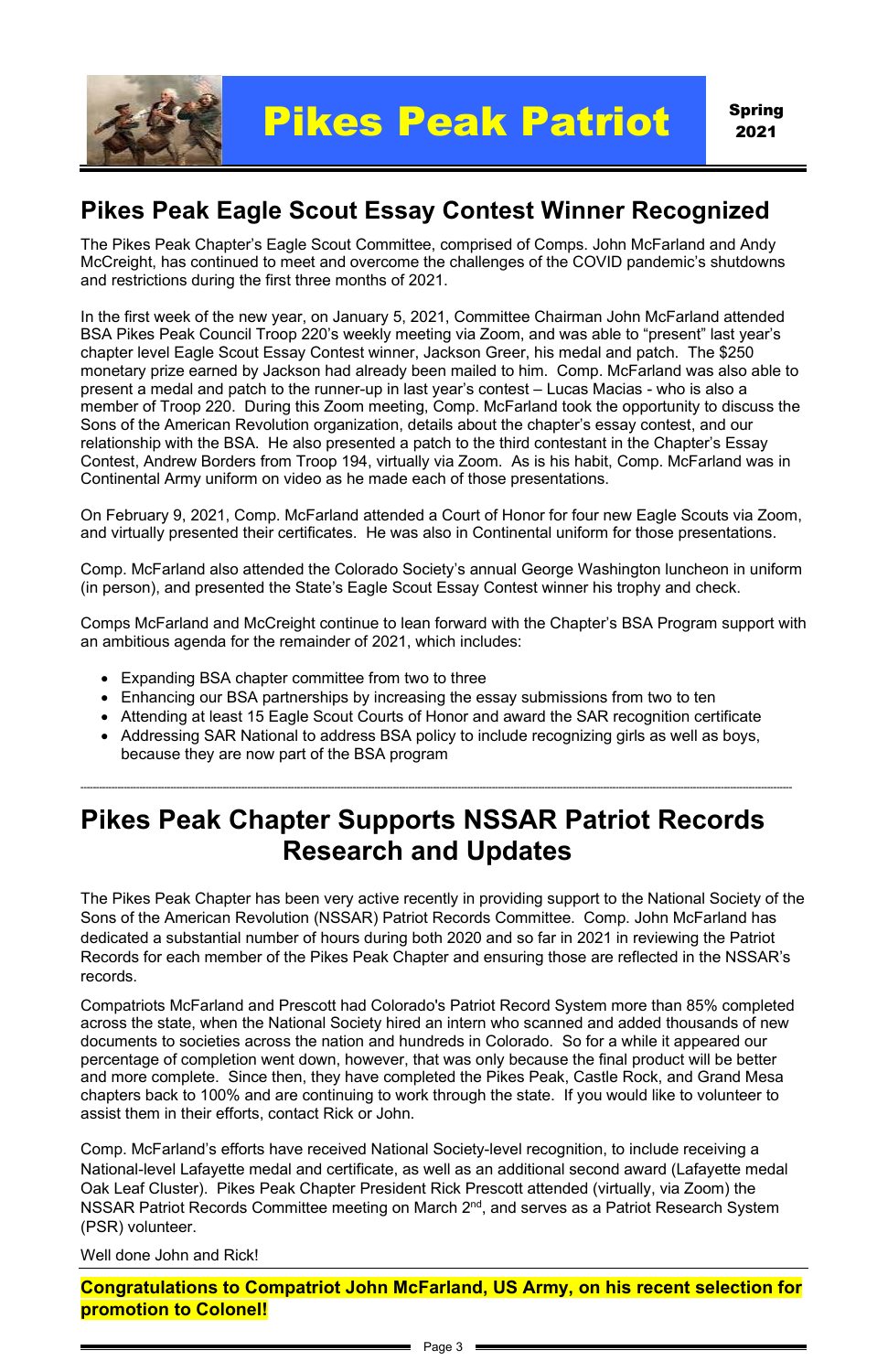2021

### **Pikes Peak Chapter Budget for 2021 Approved**

The Pikes Peak Chapter Board of Managers met via Zoom on February 20, 2021 to review and approve the 2021 Annual Budget, prepared and presented by Chapter Treasurer Jim Brown. The Chapter has programmed and approved spending for 2021 as outlined below:

**Treasurer's Report for PPSAR Proposed Budget 2021**

**Specified Donations for use in 2021** Unused 2020 Classic Homes Grant for BOR lunch | \$500.00 2021 Specified Donations - Eagle Scout Award recd 2020 | \$143.00 Carry forward Specified Donations - Eagle Scout Award | \$296.00 2021 Donations for Public Service Awards in-2020 <br>
\$80.00 Carry f'w'd Specified Donations - Public Service Awards **\$393.00** Carry f'w'd Specified Donations - CAR Charter Support \$70.00 **TOTAL SPECIFIED DONATIONS** \$982.00 **TOTAL FUNDS FOR OPERATIONS** \$2,221.00 **OPERATING EXPENSES Budget** 2021 Medals, Awards \$500.00 Funded from Specified funds \$80 (2021) + \$393 (2020) = \$473 2021 Chapter Eagle Scout Essay Contest Winner \$500.00 Funded from Specified funds \$142 (2021) + \$154 (2020) = \$296 Bill Of Rights Luncheon **Bill Of Rights Luncheon Number of Classic Homes (\$500)** Funded from Specified fund from Classic Homes (\$500) Secretary expenses  $\vert$  \$100.00 Treasurer Expenses  $\vert$  \$50.00 Registrar Expenses  $\vert$  \$250.00 Eagle Scout Committee Expenses  $\vert$  \$100.00 Patriot Chest / Color Guard  $\vert$  \$100.00

Net after COSSAR/National expense

Net Unrestricted contributions 2021 Annual Dues Collection

| <b>RESTRICTED FUNDS (IN SAVINGS ACCOUNT)</b>         |            |
|------------------------------------------------------|------------|
| Veteran's Cemetery Memorial Fund COSSAR Donation     | \$500.00   |
| Veteran's Cemetery Memorial Fund PP Chapter Donation | \$5,123.50 |
| Knight Essay Contest (Cont Dick Marsh)               | \$21.00    |
| Middle School Brochures(Cont Dick Marsh)             | \$31.00    |
| <b>Unrestricted Funds</b>                            | \$6,235.10 |
| <b>TOTAL SAVINGS FUNDS</b>                           | 11,910.60  |

| <b>INCOME</b>                              | <b>Budget</b> |
|--------------------------------------------|---------------|
| Membership dues for 2021                   | \$1,049.00    |
| Donations - Pike Peak Chapter Unrestricted | \$190.00      |
| <b>Wreaths Across America</b>              |               |
| Ben Franklin Table (Estimated)             |               |
| Chapter Activities (BOR Luncheon)          |               |
| Kroger Rewards from member purchases       |               |
| <b>ENT Dividends (Checking)</b>            |               |
| TOTAL INCOME                               | \$1,239.00    |

**Additional notice from Compatriot Jim Brown:** COSSAR still has a limited supply of the Colorado 125<sup>th</sup> anniversary medals. Contact Jim Brown, Treasurer, for information. [Jbrown@copper.net.](mailto:Jbrown@copper.net)

|                                                 | .          |
|-------------------------------------------------|------------|
| <b>CAR Chapter Support</b>                      | \$100.00   |
| PP Veteran's Council Membership Fee             | \$10.00    |
| Memorial Books (up to \$50 each)                | \$50.00    |
| SAR Magazine Subscriptions for VA Nursing Homes | \$30.00    |
| Friends of the SAR Library                      | \$25.00    |
| <b>TOTAL EXPENSES</b>                           | \$2,315.00 |
| <b>Net Operating Income (NOI)</b>               | -\$94.00   |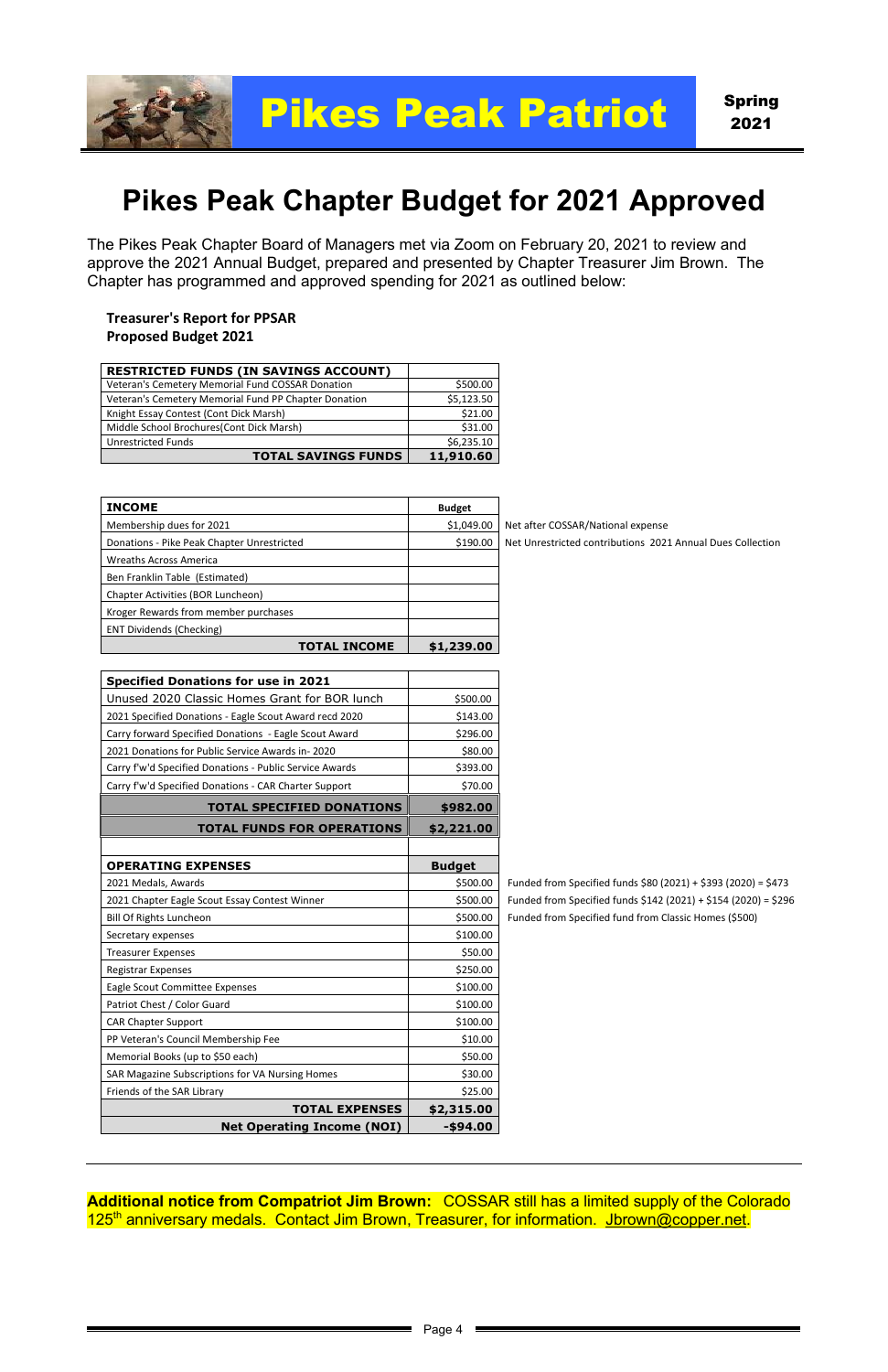

2021

### **Pikes Peak Chapter Wounded Warrior Presentation**

The Pikes Peak Chapter made a strong start to its 2021 campaign to support and recognize our veterans. On March 9, 2021, Chapter President Rick Prescott and Veterans Committee Chairman Scott Tanner were able to present, in person, the SAR Wounded Warrior certificate and coin earned during 2020 by Retired Army Staff Sergeant Michael Murphy. This award presentation, like several others, normally would have been presented at the Chapter's Bill of Rights Luncheon last December, but could not be awarded then as the luncheon had to be cancelled due to COVID-19.

President Prescott presented the certificate and coin to Staff Sergeant Murphy at Fort Carson's Ivy Fitness Center, where SSG Murphy is in training for a number of events, including swimming, for this year's Wounded Warrior Games. SSG Murphy's former Battalion Commander, LTC Thomas Garvey, and Command Sergeant Major, CSM Keith King, were also in attendance at the award presentation.

In addition to recognition of Wounded Warriors, the Chapter continues to

support veterans in other ways. In December, Comps. Curtis Jenkins and Scott Tanner, and Scott's daughter Sydney, participated in the Wreaths Across America ceremony at the Pikes Peak National Cemetery, while dressed in period costumes. Compatriot Gary Manning's mom, Ruby, continues to produce knitted lap robes and blankets for veterans which our members dutifully distribute to local veteran's homes and organizations. The most recent donation of lap blankets and robes was by Comp. Sid Hughes to the Vietnam Veterans of South Denver facility.

### **Pikes Peak Chapter Supports Wreaths Across America**

Back in December 2020,in what has become a seasonal tradition, compatriots from the Pikes Peak Chapter turned out to help lay wreaths on veteran graves as part of the national "Wreaths Across America" (WAA) program on Saturday, Dec. 19. The WAA mission is to place an evergreen wreath on the grave of every military service veteran in the U.S. during the holiday season. There are at least eight cemeteries in the greater Pikes Peak region, though Pikes Peak Chapter members focused their efforts on the "Pikes Peak National Cemetery" on the east side of the city.



Due to COVID-19, local WAA organizers felt it necessary to re-format the wreath laying activities. In the past, the wreath laying was the culmination of a large and somewhat formal ceremony attended by hundreds of people. Such a large gathering was not possible this year, owing to the risks associated with the pandemic. Instead, wreaths were placed in hourly intervals throughout the day by smaller numbers of volunteers.

Compatriots Scott Tanner, daughter (and DAR member) Sydney Tanner and C.J. Jenkins wore their colonial clothing to place wreaths which garnered coverage and an interview by KRDO-TV in Colorado Springs. Other Pikes Peak chapter members also turned out to place wreaths. The cemetery, which opened in the autumn of 2018, now has more than 2000 veteran graves.



Pikes Peak Chapter President Rick Prescott presents the SAR Wounded Warrior Certificate and coin to SSG Michael Murphy

Compatriot Curtis Jenkins places a wreath on a Veteran's grave at the Pikes Peak National Cemetery, Dec 19, 2020.

Sydney Tanner and Compatriots Scott Tanner and Curtis Jenkins, at the Pikes Peak National Cemetery in support of Wreaths Across America, Dec 19, 2020.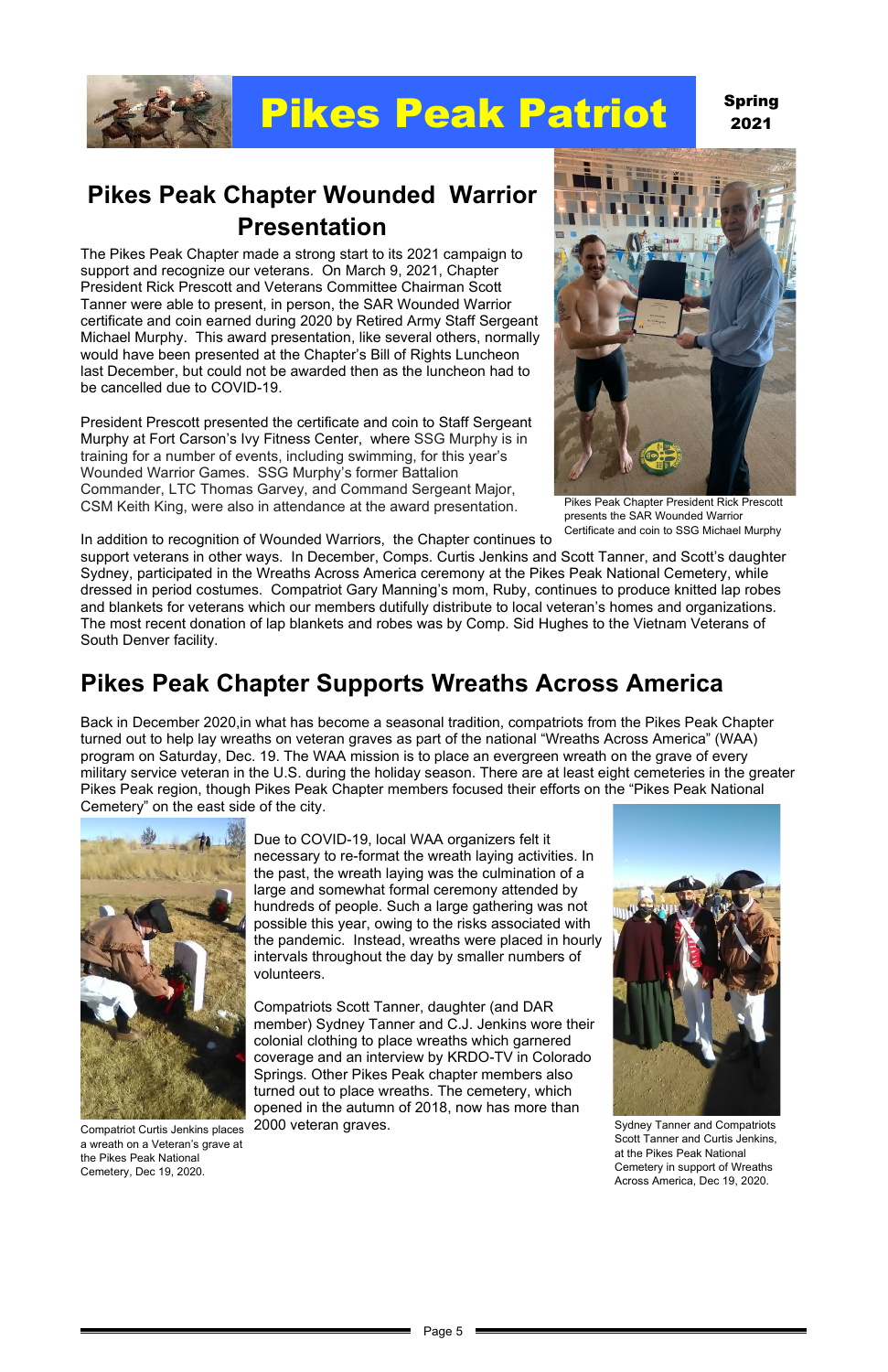## **NSSAR's Patriot Biographies and Gravesites Data Base Update**

#### **A Note to All Pikes Peak Chapter Members from Chapter President Rick Prescott**

The NSSAR is renewing its efforts to update and modernize Patriot databases to make them more complete, accurate, and useful, and is urging current members to provide biographical information for their Patriot(s). The SAR Patriot Biographies project began in 2014 to collect the biographies of the ancestors of SAR members.to perpetuate the memory of our Revolutionary War Patriot ancestors by providing a means for the SAR members to submit biographies of their patriot(s). A worthy goal for Pikes Peak Chapter should be to significantly increase our members' Patriot Biographies within this national database. I urge each member to submit his own Patriot's biographical and, if known, his gravesite information on the NSSAR's on-line form. Additionally, if your Patriot's gravesite is known and/or a photo of the headstone is available, such as a personal photo or an entry from the Find-a Grave website, that information should also be included as an attachment to the submission. You spent considerable time researching your Patriot for your SAR membership; sharing that information on the national database could help educate others with the same Patriot and bring them into our Society as new members.

#### The weblink to the NSSAR form is at: **[https://sarpatriots.sar.org/pdfs/Patriot-](https://sarpatriots.sar.org/pdfs/Patriot-Graves-and-Biographies-Report-2020v1.pdf)[Graves-and-Biographies-Report-2020v1.pdf](https://sarpatriots.sar.org/pdfs/Patriot-Graves-and-Biographies-Report-2020v1.pdf)**

You should have received a fully completed example version of the NSSAR Patriot Graves and Biographies Report, sent out to all members along with this newsletter. If you did not receive an example copy and would like to have one, feel free to contact any of the Compatriots below to request one:

Rick Prescott President **President** [rickpresco@aol.com](mailto:rickpresco@aol.com) Richard Riepe Secretary The Richard Riepess Richard Riepess

| John McFarland    |                | Patriot Records POC mac266@hotmail.com |
|-------------------|----------------|----------------------------------------|
| Dave Niedringhaus | Newsletter POC | dlniedringhaus@msn.com                 |